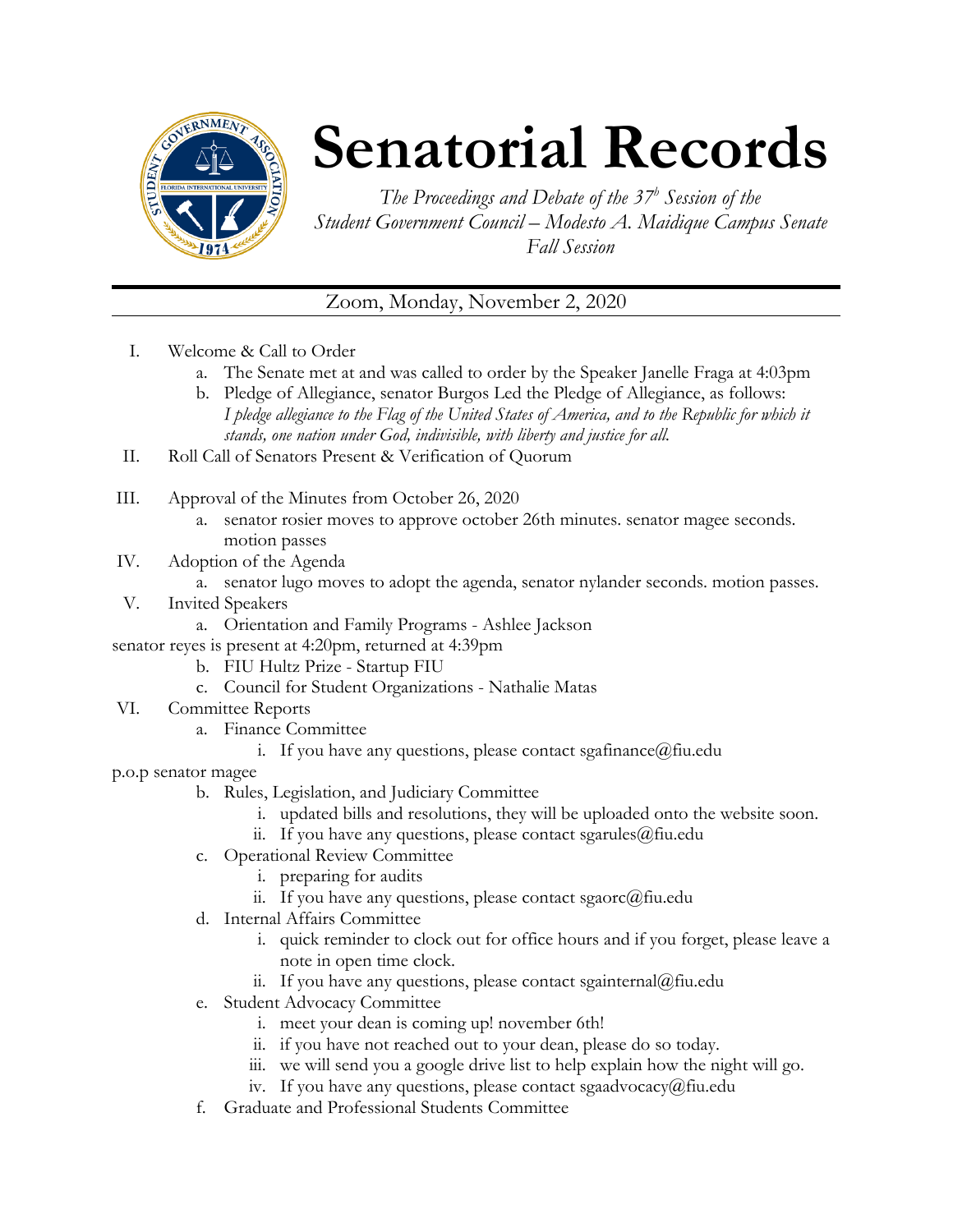- i. reached out to graduate student associations, almost 17-18 about gradskeller.
- ii. responses have been coming in and we hope for more.
- iii. gradskeller is coming up on november 10th!
- iv. If you have any questions, please contact GPSCchair@fiu.edu
- g. Mental Health Ad Hoc Committee
	- i. If you have any questions, please contact sgahealth $@$ fiu.edu
- VII. Executive Board Reports
	- a. Senate Speaker Fraga
		- 1. Meet your Dean
			- a. November 6 at 6pm
		- 2. Town Hall Recap
		- 3. Voting day is tomorrow!
		- i. If you have any questions, please email sgaspeaker@fiu.edu
	- a. Speaker Pro Tempore Gomez
		- ii. If you have any questions, please email sgaprotemp@fiu.edu
	- b. President Valdes
		- i. If you have any questions, please email sgapres $@$ fiu.edu
	- c. Vice President Ibarria
		- i. thank you to everyone who attended our women empowerment seminar!
		- ii. if you have any questions, please email sgavp $@$ fiu.edu
	- d. Comptroller Rubido
		- i. If you have any questions, please email sgacomptroll@fiu.edu
	- e. Chief Justice De La Osa
		- i. If you have any questions, please email sgajud@fiu.edu
- VIII. Special Orders
	- a. none
	- IX. Vetoed Legislation
		- a. none
	- X. Second Readings
	- XI. Unfinished Business
- XII. New Business
	- a. SR 3708
		- i. senator nylander moves to extend q&a by 2 minutes, senator vale seconds. motion passes.
		- ii. speaker pro temp moves to close q&a period. senator nylander seconds. motion passes.
		- iii. speaker pro temp gomez moves to bypass second reading, senator vale seconds. motion passes.
		- iv. senator vale moves to go into voting, senator nylander seconds. motion passes.
		- v. senator Rosier moves to vote by unanimous consent, senator nylander seconds. motion passes

Resolution passes!

Speaker Pro Temp Gomez moves to issue subpoenas ad testificandum to all remaining SGC-MMC Governing Councils yet to report to present before the Senate no later than two weeks from today, scheduled at the Speaker's discretion.

XIII. Advisor Report